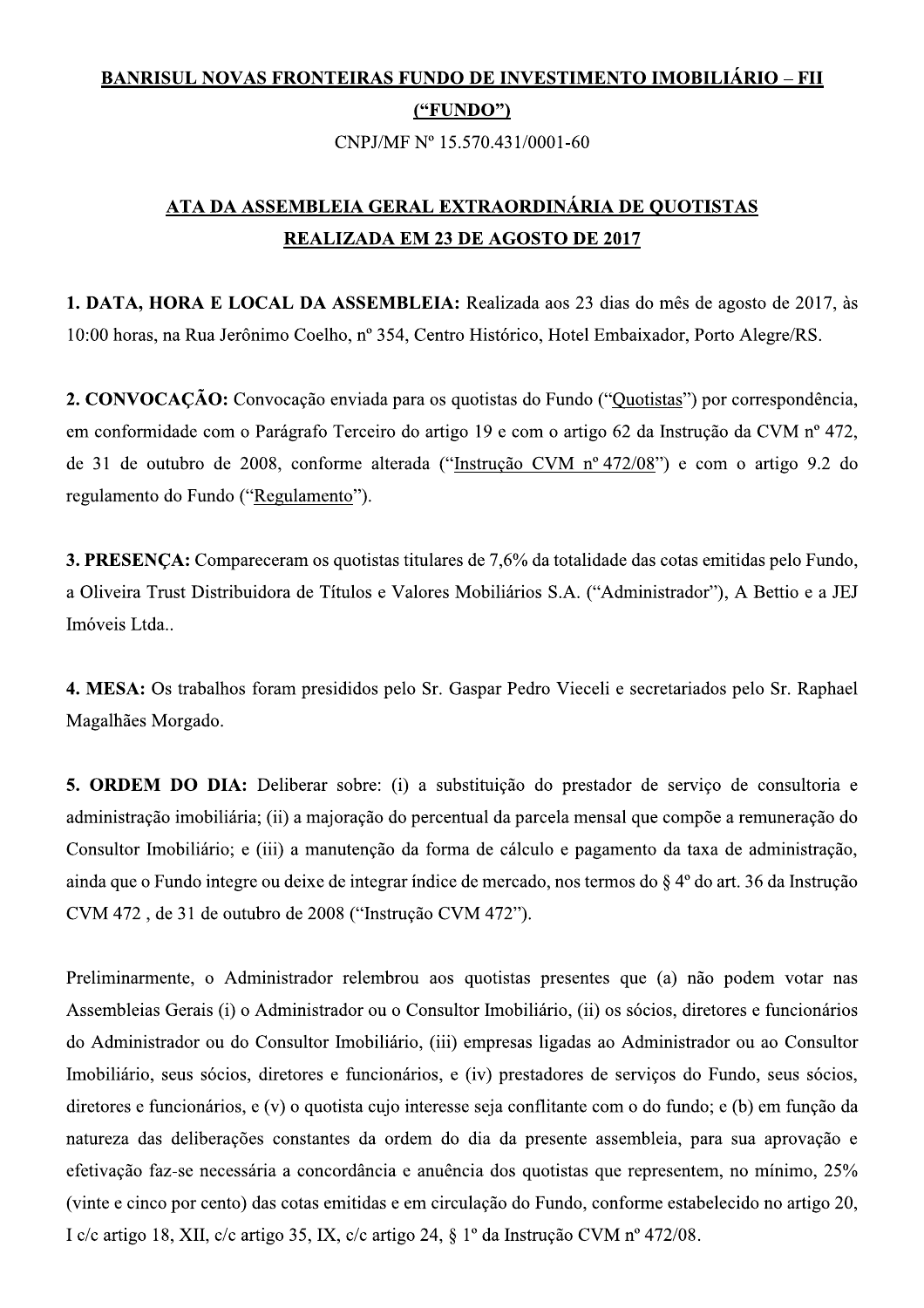Esclareceu o Administrador também que a vedação ao exercício do direito de voto não se aplica quando (i) os únicos quotistas do Fundo forem as pessoas acima mencionadas; ou (ii) houver aquiescência expressa da maioria dos demais quotistas, manifestada na própria Assembleia, ou em instrumento de procuração que se refira especificamente à Assembleia em que se dará a permissão de voto.

Feitos os esclarecimentos, o Administrador solicitou que qualquer quotista enquadrado nas vedações acima se manifestasse previamente às deliberações e se abstivesse de deliberar, a menos que autorizado nos termos mencionados.

Não tendo nenhum quotista se manifestado neste sentido, iniciaram-se as deliberações.

**6. DELIBERAÇÕES:** Os quotistas presentes na assembleia deliberaram, por unanimidade de votos e sem quaisquer restrições pela:

- $(i)$ Aprovação da substituição do prestador de serviço de consultoria e administração imobiliária pela JEJ IMÓVEIS LTDA., sociedade limitada, com sede na Cidade de Porto Alegre, Estado do Rio Grande do Sul, na Rua João Caetano, 300, sala 106, Três Figueiras, CEP 90470-260, inscrita no CNPJ/MF sob o nº 17.259.456/0001-73, haja vista a reestruturação societária da Bettio Administrações e Participações Ltda. ("Atual Consultor Imobiliário");
- $(ii)$ Reprovação da majoração percentual da parcela mensal que compõe a remuneração do Consultor Imobiliário, mantendo-se o valor atual; e

 $(iii)$ Aprovação da manutenção da forma de cálculo e pagamento da taxa de administração, ainda que o Fundo integre ou deixe de integrar índice de mercado, nos termos do § 4º do art. 36 da Instrução CVM 472, de 31 de outubro de 2008 ("Instrução CVM 472"). Por insuficiência de quórum para esta deliberação, a mesma não será validada na presente.

Os cotistas presentes solicitam ao Administrador que as próximas assembleias gerais a serem realizadas ocorram preferencialmente em Porto Alegre, proporcionando uma participação mais efetiva dos cotistas.

Por fim, o Administrador informa que, haja vista a alteração do endereço de sua sede social, irá proceder com a alteração do endereço da sede do Fundo junto ao Cadastro Nacional de Pessoas Jurídicas - CNPJ/ MF, passando a constar a Avenida das Américas, nº 3434, bloco 07, sala 201, Barra da Tijuca, Rio de Janeiro - RJ, CEP: 22640-102.

Tendo em vista as deliberações aprovadas acima, os quotistas autorizam a adoção, pelo Administrador, das medidas necessárias ao cumprimento das deliberações desta Assembleia Geral, inclusive a celebração do distrato e novo contrato de prestação de serviços de consultoria imobiliária, refletindo a substituição ora aprovada.